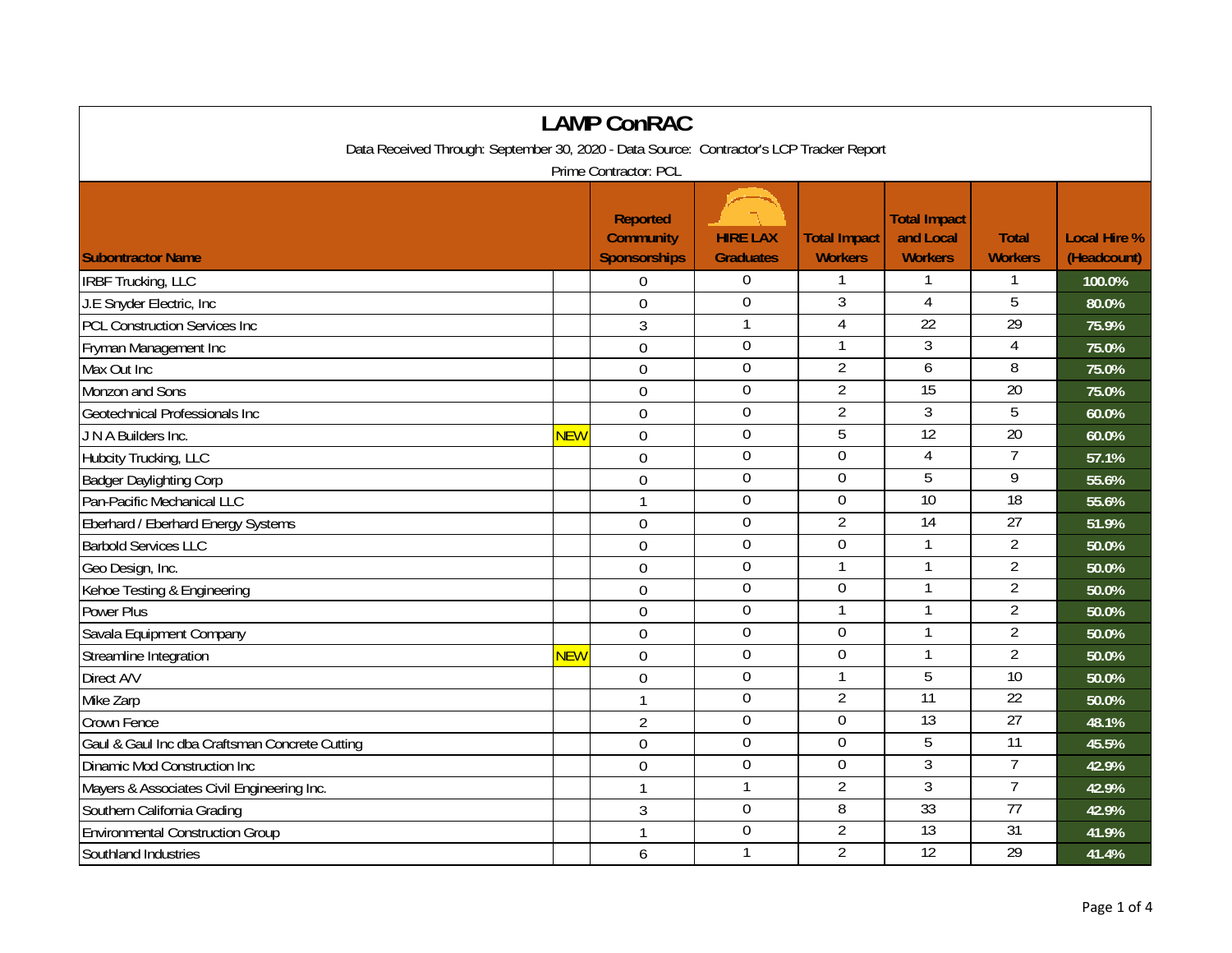| <b>LAMP ConRAC</b>                                                                       |            |                                                            |                                     |                                       |                                                    |                                |                                    |  |
|------------------------------------------------------------------------------------------|------------|------------------------------------------------------------|-------------------------------------|---------------------------------------|----------------------------------------------------|--------------------------------|------------------------------------|--|
| Data Received Through: September 30, 2020 - Data Source: Contractor's LCP Tracker Report |            |                                                            |                                     |                                       |                                                    |                                |                                    |  |
| Prime Contractor: PCL                                                                    |            |                                                            |                                     |                                       |                                                    |                                |                                    |  |
| <b>Subontractor Name</b>                                                                 |            | <b>Reported</b><br><b>Community</b><br><b>Sponsorships</b> | <b>HIRE LAX</b><br><b>Graduates</b> | <b>Total Impact</b><br><b>Workers</b> | <b>Total Impact</b><br>and Local<br><b>Workers</b> | <b>Total</b><br><b>Workers</b> | <b>Local Hire %</b><br>(Headcount) |  |
| <b>Cosco Fire Protection</b>                                                             |            | 3                                                          | $\overline{0}$                      | $\overline{2}$                        | 9                                                  | 22                             | 40.9%                              |  |
| R.J. & J. Construction, Inc.                                                             |            | $\overline{0}$                                             | $\mathbf{0}$                        | $\overline{4}$                        | $\overline{11}$                                    | $\overline{27}$                | 40.7%                              |  |
| <b>PG Cutting Services</b>                                                               |            | 1                                                          | $\overline{0}$                      | $\overline{0}$                        | $\overline{2}$                                     | $\overline{5}$                 | 40.0%                              |  |
| <b>CMC Rebar West</b>                                                                    |            | 5                                                          | $\mathbf 0$                         | $\overline{3}$                        | 19                                                 | 48                             | 39.6%                              |  |
| Masonry Concepts, Inc.                                                                   | <b>NEW</b> | $\mathbf 0$                                                | $\boldsymbol{0}$                    | $\mathbf{1}$                          | $\overline{11}$                                    | $\overline{28}$                | 39.3%                              |  |
| Morrow Meadows Corporation                                                               |            | 5                                                          | $\overline{0}$                      | $\overline{13}$                       | 54                                                 | 140                            | 38.6%                              |  |
| Sharma General Engineering Contractors, Inc.                                             |            | $\overline{0}$                                             | $\overline{0}$                      | 3                                     | 12                                                 | 32                             | 37.5%                              |  |
| <b>Blois Construction, Inc.</b>                                                          |            | 1                                                          | $\overline{0}$                      | $\overline{3}$                        | $\overline{11}$                                    | 31                             | 35.5%                              |  |
| <b>Citadel Environmental Services</b>                                                    |            | $\overline{0}$                                             | $\mathbf 0$                         | $\mathbf 0$                           | $\mathbf{1}$                                       | $\overline{3}$                 | 33.3%                              |  |
| The JV Land Clearing Co Inc                                                              |            | $\overline{0}$                                             | $\overline{0}$                      | $\mathbf 0$                           | $\overline{4}$                                     | 12                             | 33.3%                              |  |
| <b>Western Paving Contractors</b>                                                        |            | $\mathbf 0$                                                | $\mathbf 0$                         | 1                                     | 5                                                  | $\overline{15}$                | 33.3%                              |  |
| N.M.N. Construction                                                                      |            | $\mathbf{0}$                                               | $\mathbf 0$                         |                                       | 19                                                 | 63                             | 30.2%                              |  |
| <b>CMZ</b> Excavation Inc                                                                |            | 3                                                          | $\mathbf 0$                         | $\mathbf{1}$                          | $\boldsymbol{6}$                                   | 20                             | 30.0%                              |  |
| Morley Construction Company                                                              |            | 20                                                         | $\overline{2}$                      | $\overline{32}$                       | 138                                                | 481                            | 28.7%                              |  |
| Prieto Construction Company, Inc                                                         |            | $\mathbf 0$                                                | $\boldsymbol{0}$                    | $\boldsymbol{0}$                      | $\overline{2}$                                     | $\overline{7}$                 | 28.6%                              |  |
| <b>Traxx Construction Inc</b>                                                            |            | $\mathbf 0$                                                | $\boldsymbol{0}$                    | $\mathbf 0$                           | $\overline{8}$                                     | 28                             | 28.6%                              |  |
| Cascade Drilling                                                                         |            | $\mathbf 0$                                                | $\overline{0}$                      | $\overline{0}$                        | 1                                                  | 4                              | 25.0%                              |  |
| <b>JLS Concrete Pumping</b>                                                              |            | $\mathbf{0}$                                               | $\mathbf 0$                         | $\mathbf 0$                           | $\mathbf{1}$                                       | $\overline{4}$                 | 25.0%                              |  |
| Makai Solutions                                                                          |            | $\mathbf 0$                                                | $\mathbf 0$                         | $\mathbf 0$                           |                                                    | $\overline{4}$                 | 25.0%                              |  |
| Bryton Engineering and Grading, Inc. dba Premiere Engineering Grading Contractors        |            | $\overline{0}$                                             | $\overline{0}$                      | $\overline{0}$                        | $\overline{4}$                                     | 16                             | 25.0%                              |  |
| Merli Concrete Pumping                                                                   |            | $\mathbf 0$                                                | $\mathbf 0$                         | $\overline{0}$                        | 3                                                  | $\overline{13}$                | 23.1%                              |  |
| Murray Company                                                                           |            | $\mathbf 0$                                                | $\mathbf 0$                         | $\mathbf 0$                           | 3                                                  | $\overline{13}$                | 23.1%                              |  |
| Largo Concrete, Inc.                                                                     |            | 5                                                          | $\mathbf 0$                         | $\overline{3}$                        | 35                                                 | 161                            | 21.7%                              |  |
| Legacy Reinforcing Steel LLC                                                             |            | 13                                                         | 3                                   | $\overline{7}$                        | 32                                                 | 155                            | 20.6%                              |  |
| Griffith Company                                                                         |            | $\mathbf 0$                                                | $\mathbf 0$                         | 1                                     | $\overline{2}$                                     | 10                             | 20.0%                              |  |
| Rosendin Electric, Inc.                                                                  |            | $\mathbf 0$                                                | $\boldsymbol{0}$                    | 1                                     | $\mathfrak{Z}$                                     | $\overline{15}$                | 20.0%                              |  |
| Smith Emery Company                                                                      |            | $\mathbf 0$                                                | $\mathbf 0$                         | 1                                     | $\overline{4}$                                     | 20                             | 20.0%                              |  |
| Gonsalvez & Santucci dba Conco Pumping                                                   |            | $\mathbf 0$                                                | $\overline{0}$                      | 1                                     | $\mathbf{1}$                                       | $\overline{7}$                 | 14.3%                              |  |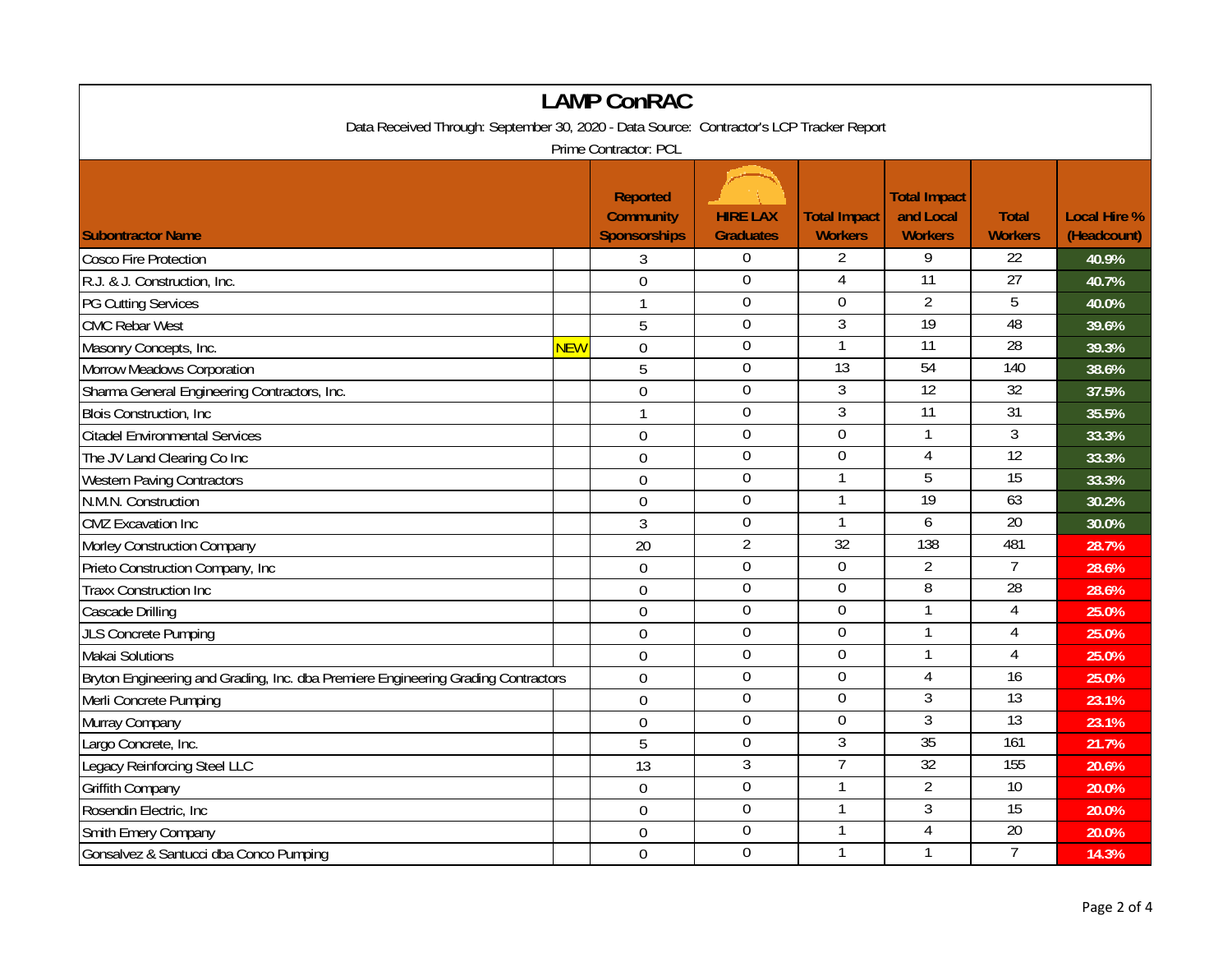| <b>LAMP ConRAC</b>                                                                       |            |                                                            |                                     |                                       |                                                    |                                |                                    |  |
|------------------------------------------------------------------------------------------|------------|------------------------------------------------------------|-------------------------------------|---------------------------------------|----------------------------------------------------|--------------------------------|------------------------------------|--|
| Data Received Through: September 30, 2020 - Data Source: Contractor's LCP Tracker Report |            |                                                            |                                     |                                       |                                                    |                                |                                    |  |
| Prime Contractor: PCL                                                                    |            |                                                            |                                     |                                       |                                                    |                                |                                    |  |
| <b>Subontractor Name</b>                                                                 |            | <b>Reported</b><br><b>Community</b><br><b>Sponsorships</b> | <b>HIRE LAX</b><br><b>Graduates</b> | <b>Total Impact</b><br><b>Workers</b> | <b>Total Impact</b><br>and Local<br><b>Workers</b> | <b>Total</b><br><b>Workers</b> | <b>Local Hire %</b><br>(Headcount) |  |
| Maxim Crane Works                                                                        |            | $\mathbf 0$                                                | $\overline{0}$                      | $\mathbf{1}$                          | 5                                                  | 41                             | 12.2%                              |  |
| Bali Constructon, Inc.                                                                   |            | $\overline{0}$                                             | $\mathbf 0$                         | $\mathbf{1}$                          | $\overline{2}$                                     | 18                             | 11.1%                              |  |
| <b>Crane Rental Services</b>                                                             |            | $\mathbf 0$                                                | $\overline{0}$                      | $\mathbf 0$                           |                                                    | 13                             | 7.7%                               |  |
| Belshire Environmental Services Inc                                                      |            | $\mathbf 0$                                                | $\boldsymbol{0}$                    | $\overline{0}$                        | $\overline{0}$                                     | $\mathbf{1}$                   | 0.0%                               |  |
| California Testing & Inspection, Ic.                                                     |            | $\mathbf 0$                                                | $\boldsymbol{0}$                    | $\mathbf 0$                           | $\overline{0}$                                     | 1                              | 0.0%                               |  |
| Cattrac Construction Inc                                                                 |            | $\boldsymbol{0}$                                           | $\overline{0}$                      | $\mathbf 0$                           | $\overline{0}$                                     | 1                              | 0.0%                               |  |
| CGRS, Inc                                                                                |            | $\mathbf 0$                                                | $\boldsymbol{0}$                    | $\mathbf 0$                           | $\overline{0}$                                     |                                | 0.0%                               |  |
| Expansion Specialties, Inc.                                                              |            | $\overline{0}$                                             | $\mathbf 0$                         | $\overline{0}$                        | $\overline{0}$                                     |                                | 0.0%                               |  |
| <b>Fastrack Rentals Inc</b>                                                              |            | $\overline{0}$                                             | $\mathbf 0$                         | $\mathbf 0$                           | $\mathbf 0$                                        | $\mathbf{1}$                   | 0.0%                               |  |
| Fragoza & Sons Trucking, Inc                                                             |            | $\mathbf 0$                                                | $\overline{0}$                      | $\overline{0}$                        | $\overline{0}$                                     | $\mathbf{1}$                   | 0.0%                               |  |
| Gammage & Sons Enterprises, Inc                                                          |            | $\mathbf 0$                                                | $\mathbf 0$                         | $\mathbf 0$                           | $\mathbf 0$                                        |                                | 0.0%                               |  |
| Lozano & Sons Water Trucks                                                               |            | $\overline{0}$                                             | $\mathbf 0$                         | $\mathbf 0$                           | $\overline{0}$                                     | 1                              | 0.0%                               |  |
| Newman Backhoe Service Inc                                                               |            | $\mathbf 0$                                                | $\mathbf 0$                         | $\mathbf 0$                           | $\mathbf 0$                                        | $\mathbf{1}$                   | 0.0%                               |  |
| Nold's Equipment                                                                         |            | $\mathbf 0$                                                | $\boldsymbol{0}$                    | $\boldsymbol{0}$                      | $\boldsymbol{0}$                                   | $\mathbf{1}$                   | 0.0%                               |  |
| Pavement Recycling Systems                                                               |            | $\overline{0}$                                             | $\mathbf 0$                         | $\mathbf 0$                           | $\mathbf 0$                                        | 1                              | 0.0%                               |  |
| Terry Rhodes Backhoe Service, Inc                                                        |            | $\mathbf 0$                                                | $\mathbf 0$                         | $\mathbf 0$                           | $\mathbf 0$                                        | 1                              | 0.0%                               |  |
| Automated Gate Services, Inc.                                                            |            | 0                                                          | $\boldsymbol{0}$                    | $\mathbf 0$                           | $\mathbf 0$                                        | $\overline{2}$                 | 0.0%                               |  |
| Connor Concrete Cutting and Coring                                                       |            | $\overline{0}$                                             | $\mathbf 0$                         | $\mathbf 0$                           | $\mathbf 0$                                        | $\overline{2}$                 | 0.0%                               |  |
| United Rigger & Ererctors                                                                |            | $\mathbf 0$                                                | $\mathbf 0$                         | $\mathbf 0$                           | $\overline{0}$                                     | $\overline{2}$                 | 0.0%                               |  |
| Cal Empire Engineering Inc.                                                              |            | $\overline{0}$                                             | $\overline{0}$                      | $\overline{0}$                        | $\overline{0}$                                     | $\overline{3}$                 | 0.0%                               |  |
| <b>Garrett Construction</b>                                                              |            | $\overline{0}$                                             | $\mathbf 0$                         | $\mathbf 0$                           | $\mathbf 0$                                        | $\overline{3}$                 | 0.0%                               |  |
| Lukkes Striping Inc                                                                      |            | $\mathbf 0$                                                | $\overline{0}$                      | $\overline{0}$                        | $\overline{0}$                                     | 3                              | 0.0%                               |  |
| Penhall Company                                                                          |            | $\mathbf 0$                                                | $\mathbf 0$                         | $\mathbf 0$                           | $\mathbf 0$                                        | $\mathfrak{Z}$                 | 0.0%                               |  |
| Vance Corporation                                                                        |            | $\overline{0}$                                             | $\overline{0}$                      | $\overline{0}$                        | $\overline{0}$                                     | $\overline{3}$                 | 0.0%                               |  |
| 2R Drilling, Inc.                                                                        |            | $\boldsymbol{0}$                                           | $\mathbf 0$                         | $\mathbf 0$                           | $\mathbf 0$                                        | $\overline{4}$                 | 0.0%                               |  |
| David L Addision Inc dba Addison Equipment Rental                                        |            | $\mathbf 0$                                                | $\boldsymbol{0}$                    | $\boldsymbol{0}$                      | $\boldsymbol{0}$                                   | $\overline{4}$                 | 0.0%                               |  |
| <b>GECTWO</b> Inc                                                                        | <b>NEW</b> | $\mathbf 0$                                                | $\mathbf 0$                         | $\boldsymbol{0}$                      | 0                                                  | 4                              | 0.0%                               |  |
| Vertical Access, Inc.                                                                    |            | $\mathbf 0$                                                | $\mathbf 0$                         | $\overline{0}$                        | $\overline{0}$                                     | 4                              | 0.0%                               |  |